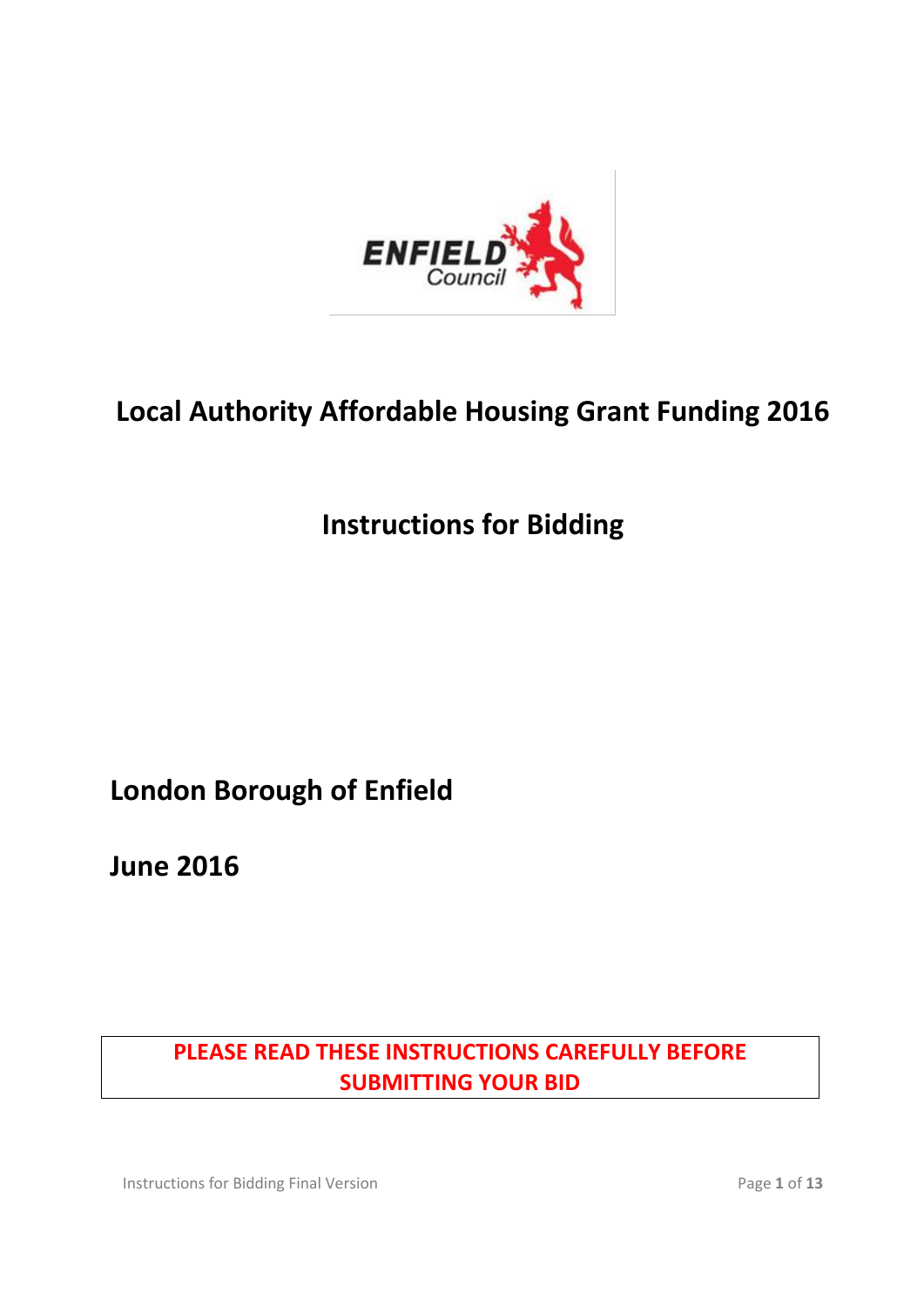## **Contents**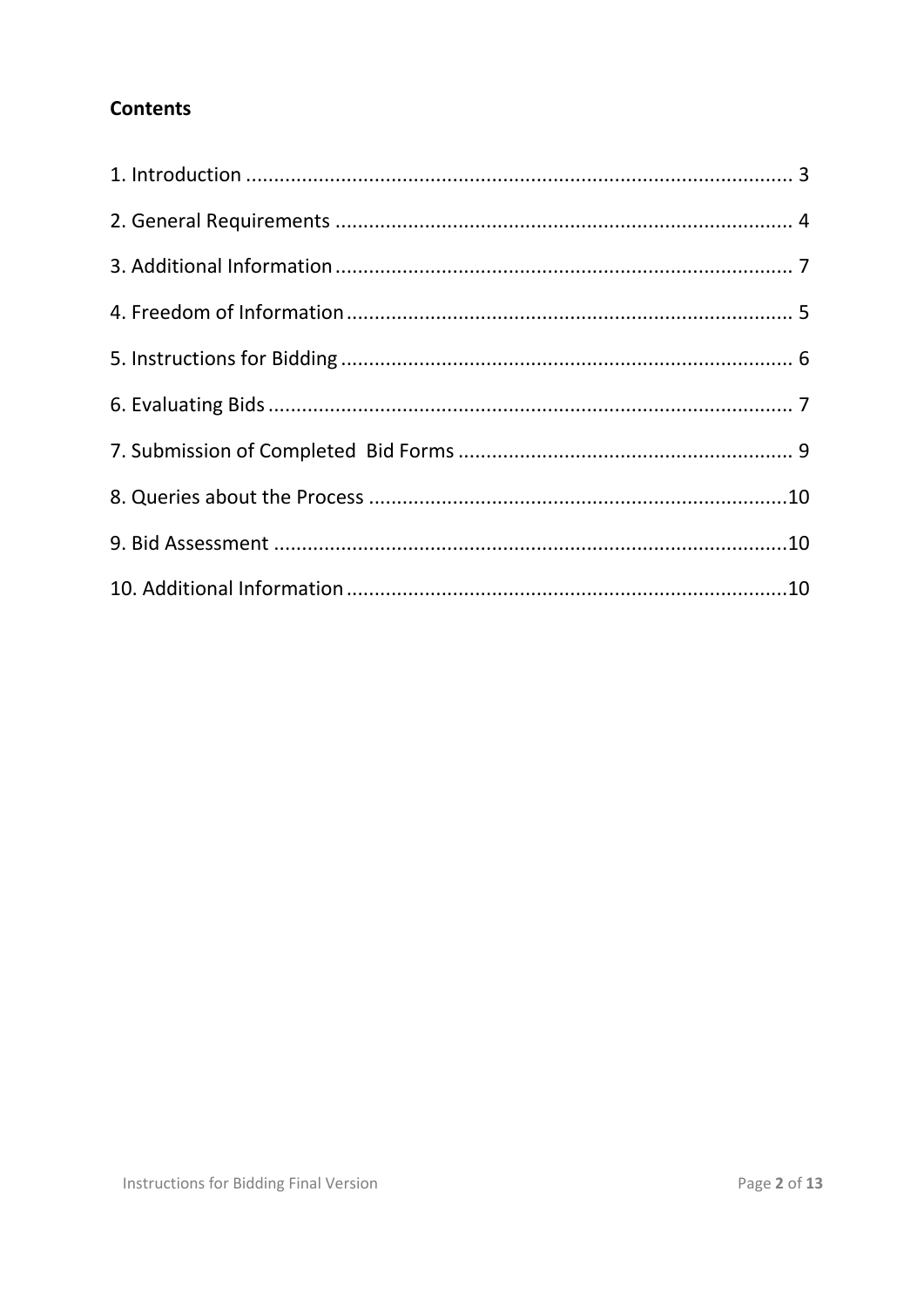## <span id="page-2-0"></span>**1. Introduction**

No information contained in the Grant Bid Form or in any communication made between the London Borough of Enfield, ("**the Authority**") and any Registered Provider ("**the Registered Provider**") in connection with the Grant Bid Form shall be relied upon as constituting a contract, agreement or representation that any contract shall be offered in accordance with the Grant Bid Form.

The Authority reserves the right to change, without notice, the basis of, or the procedures for the bidding process, or to terminate the process at any time. Under no circumstances shall the Authority incur any liability in respect of Providers completing and submitting the Grant Bid Form or any supporting documentation.

The Authority seeks to provide grant funding to suitably competent and capable Providers to develop and manage **Affordable Rented Homes** to meet identified housing needs of the local community. The Authority is looking for Providers who will have a long term commitment to making the Borough a place that people choose to live, work and enjoy.

The Authority recognises that many organisations will be able to work with the Council to deliver affordable rented homes. In order to safeguard the grant funding and the long term community benefit from the homes delivered with this funding, the Authority will favour bids from organisations that are Registered Providers (RP) and Greater London Authority (GLA) Investment Partners. Providers will also be required to demonstrate a long term commitment to providing and managing homes in the Borough.

#### **Submitting Your Bid**

We are pleased to announce a period of Continuous Market Engagement. This is to ensure we use any remaining right to buy receipts to fund a pipeline of affordable housing development schemes in Enfield.

Grant funding is now available to Registered Providers who will achieve practical completion during the following years;

- $2017/2018$
- $\bullet$  2018/2019
- $\bullet$  2019/20120
- and
- 2020/2021

Grant funding is available for up to a maximum of 30% of total scheme costs (land, build and allowable on-costs). This maximum proportion is set by the Secretary of State for Communities and Local Government and cannot be increased by the Authority. In addition, due to this arrangement, this Grant has to be the only public subsidy funding for each and every affordable rented dwelling delivered with this funding. Please note that this does not exclude other public subsidy funding of other tenure homes on the same site, however there will have to be a clear separation of and accounting for costs and funding for scheme audit and grant funding processes. Discounted or free land is not counted as public subsidy for this Grant Programme.

The Authority will require successful bidders to enter into a Grant Agreement and a Nominations Agreement with the Authority. The first is to secure the delivery of the affordable homes and meet grant spend deadlines, the second is to ensure that Authority benefits from the affordable homes by being able to nominate households in housing need to occupy the dwellings.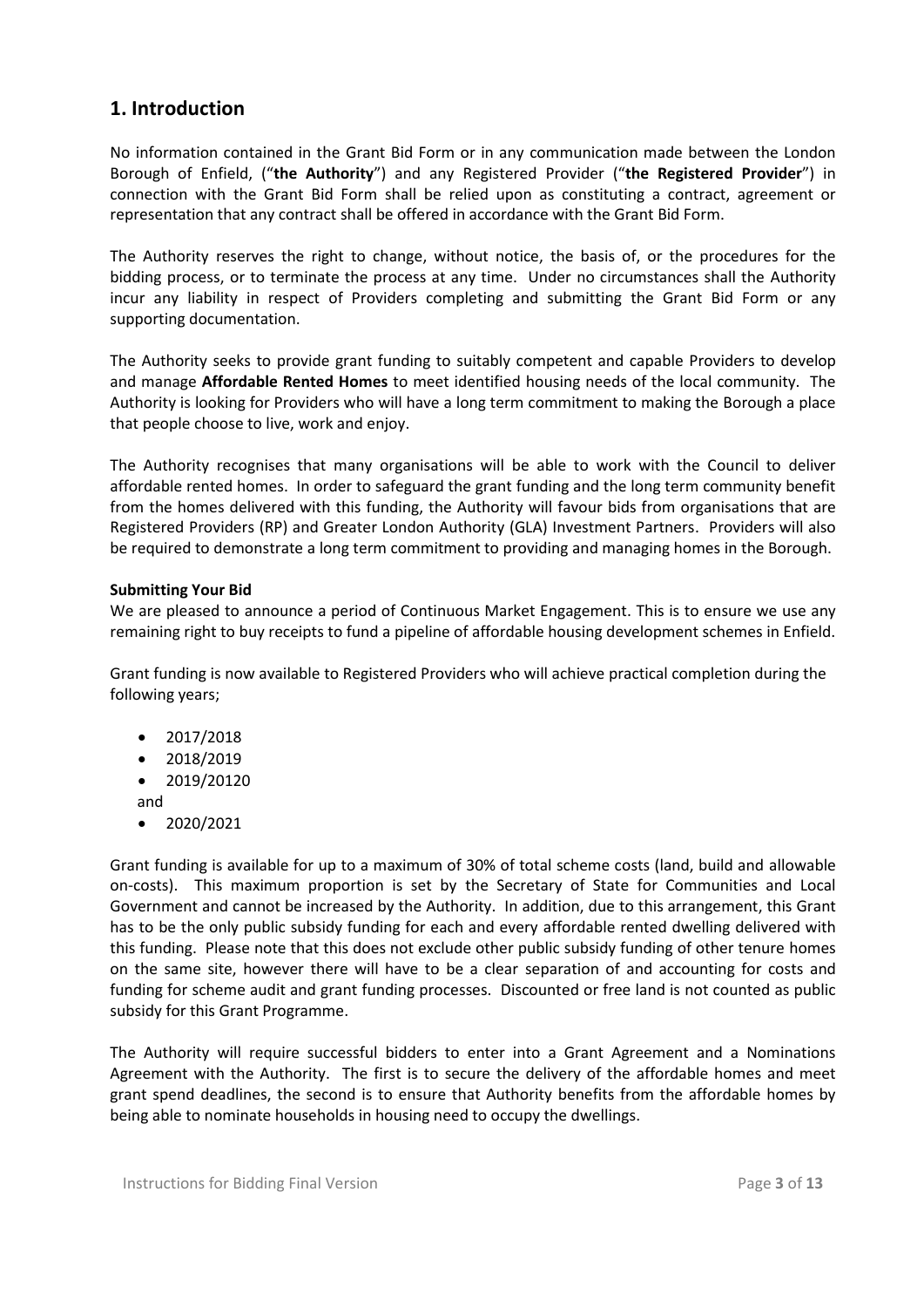<span id="page-3-0"></span>The Providers will be required to provide regular scheme progress updates up to first let of the new homes, then quarterly nominations monitoring reports thereafter.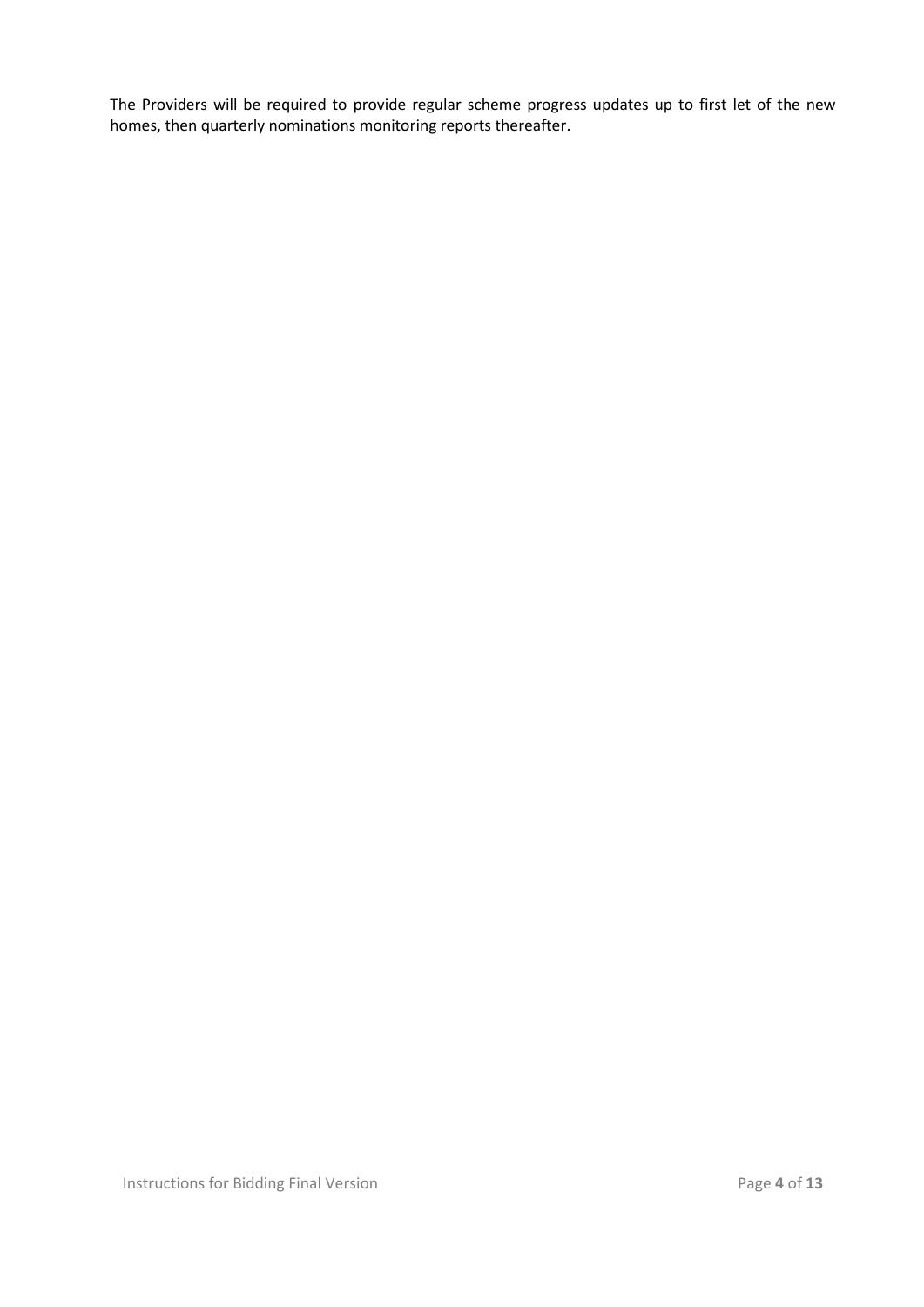## **2. General Requirements**

The Authority is seeking bids from suitably qualified and capable Registered Providers who will procure the delivery of and manage affordable rented homes in the London Borough of Enfield, specifically:

- The development and long term management of affordable rented housing;
- The development of sites in the London Borough of Enfield to provide affordable rented housing;
- Making the most efficient use of resources provided by the Authority to deliver new affordable rented homes;
- To deliver the affordable homes within the agreed time frames.

Bidders will also be expected to deliver the following services:

- To provide appropriate high quality management services for the affordable housing;
- To agree with the Authority and other partners from time to time standards for the management of affordable housing;
- To cooperate with the Authority and other partners to provide tenure neutral management and maintenance services in line with the Authority's Neighbourhoods Model of service delivery.

The authority is seeking bids from Providers that:

- Own and manage a range of dwellings in Enfield
- Have the capability and capacity to deliver high quality, accessible, energy efficient and sustainable homes;
- Can demonstrate a commitment and ability to provide homes and related maintenance and management services with the minimum amount of adverse environmental impact;
- Have the aptitude for and experience in providing high quality housing management and maintenance services;
- Can demonstrate an understanding of and commitment to diversity and equality of opportunity;
- Can demonstrate their ability to provide a responsive, proactive, customer focused and targeted services;
- Can demonstrate a commitment to the social, economic and environmental regeneration of the Borough;
- Can demonstrate a long term commitment to place shaping and improving outcomes for local households and businesses.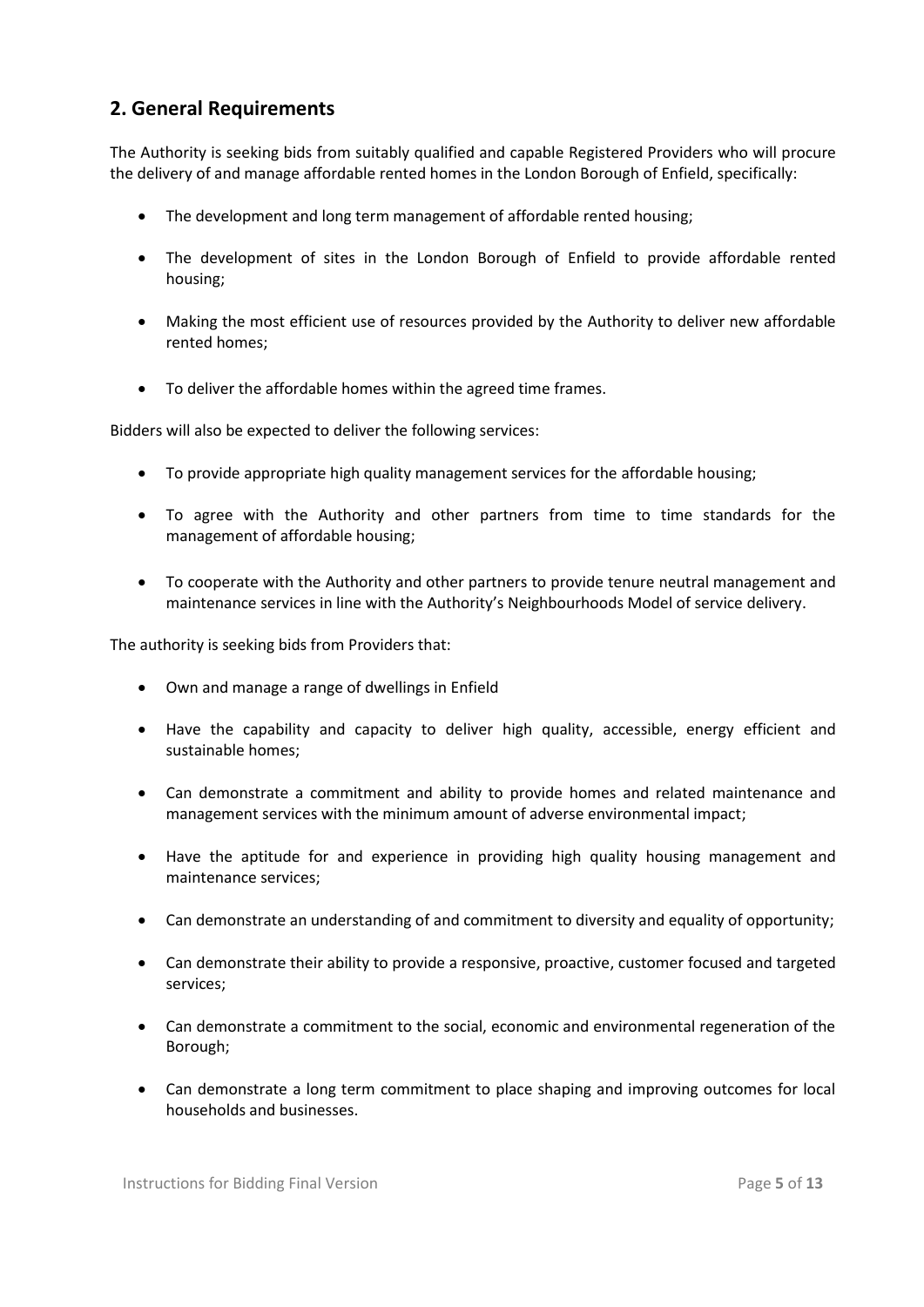**Bidders must note and will be required to certify that they understand that the Authority may not be able to pay this grant to the Provider if grant claims are not submitted by the agreed grant claim dates.**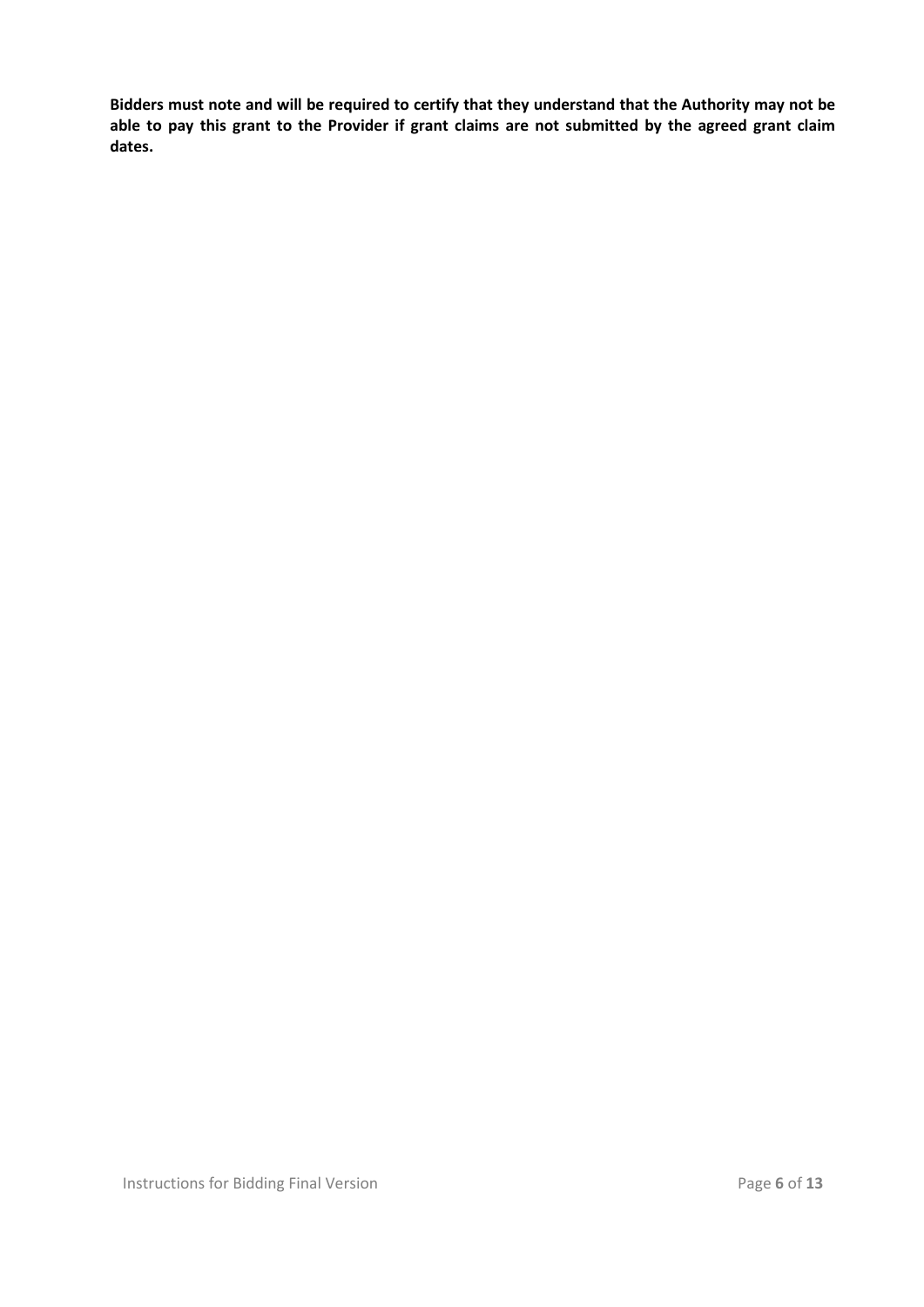Where any Provider believes that any part of the bid Form and required supporting information is ambiguous, capable of more than one meaning or inconsistent, the Provider must raise this as a clarification question before submitting a bid. Any claims made by Providers that any part of the documentation was ambiguous or capable of more than one meaning or inconsistent, made after the submission of a bid will not be considered unless the Provider has specifically and fully raised the issue and received a response from the Authority prior to submitting a bid.

## <span id="page-6-0"></span>**3. Additional Information**

All requests for clarification or further information in respect of bids for this Local Authority Affordable Housing Grant Funding should be made to:

Housing Development & Renewal Regeneration & Environment Enfield Council Silver Street Enfield EN1 3XA

Owen Plummer Development Officer E-mail: Owen.Plummer@Enfield.gov.uk Tel: 020 8379 5567

The Authority expressly reserves the right to require a Provider to provide additional information supplementing or clarifying any of the information provided in any bid.

The Authority will not reimburse any costs incurred by Providers in connection with preparation of bids or commitments made or undertakings to third parties prior to the Authority confirming its intention to allocate grant funding to a specific scheme proposal.

## <span id="page-6-1"></span>**4. Freedom of Information**

The Authority is committed to open government and to meeting their legal responsibilities under the Freedom of Information Act 2000. Accordingly, all information submitted to a public authority may need to be disclosed by the public authority in response to a request under the Act. The Authority may also decide to include certain information in the publication scheme, which the Authority maintains under the Act.

If a Provider considers that any of the information included in their bid is commercially sensitive, it must identify it and explain (in broad terms) what harm may result from disclosure if a request is received, and the time period applicable to that sensitivity.

Providers must be aware that, even where they have indicated that information is commercially sensitive, the Authority might be required to disclose it under the Act if a request is received.

Providers must also note that the receipt of any material marked 'confidential' or equivalent by the Authority shall not be taken to mean that the Authority accepts any duty of confidence by virtue of that marking.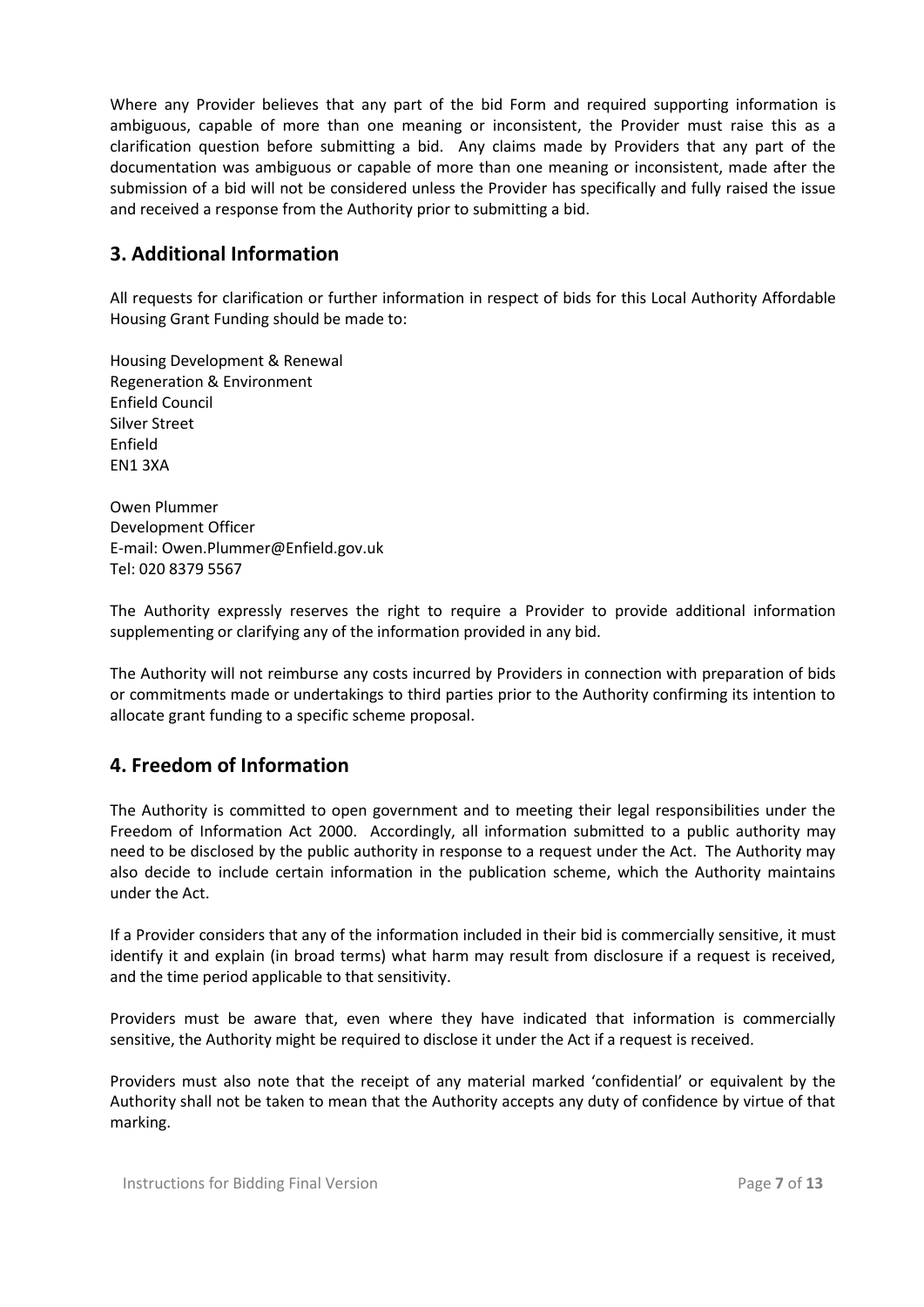## <span id="page-7-0"></span>**5. Instructions for Bidding**

Providers must follow the instructions outlined below when completing the **Bid Form**.

Providers must answer all questions as accurately and concisely as possible in the same order as the questions are presented. Where a question is not relevant to the Provider's organisation or bid, this should be indicated, with an explanation.

Providers must not repeat answers in different sections.

Questions must be answered in English.

Written statements and other supporting documents must be provided as a Word document, Excel workbook or as a PDF file. There is no limit on the amount of supporting information and documents that can be provided to support a bid, though concise responses are to be encouraged.

Completed bids can be submitted by email to the Housing Development & Renewal Team contacts named on the previous page. Acknowledgement of receipt of bid will be sent to the Provider within five working days of receipt.

The bids will be evaluated by Council officers in terms of deliverability, value for money, i.e. maximises the number of bed/person spaces per pound of grant and affordability for local people. The Council will endeavour to provide a decision in principle within four (4) weeks of receiving a fully completed bid. This decision, however, will be subject to entering into a grant agreement with the Council.

<span id="page-7-1"></span>The Authority is not bound to accept any bid from any organisation and reserves the right to terminate the bidding processes at any time. Further, any action on the part of the Authority or a Provider which might be construed as creating a legal relationship will not be construed as such, save as may be inferred at law, or there is specific correspondence or agreement creating a contractual relationship.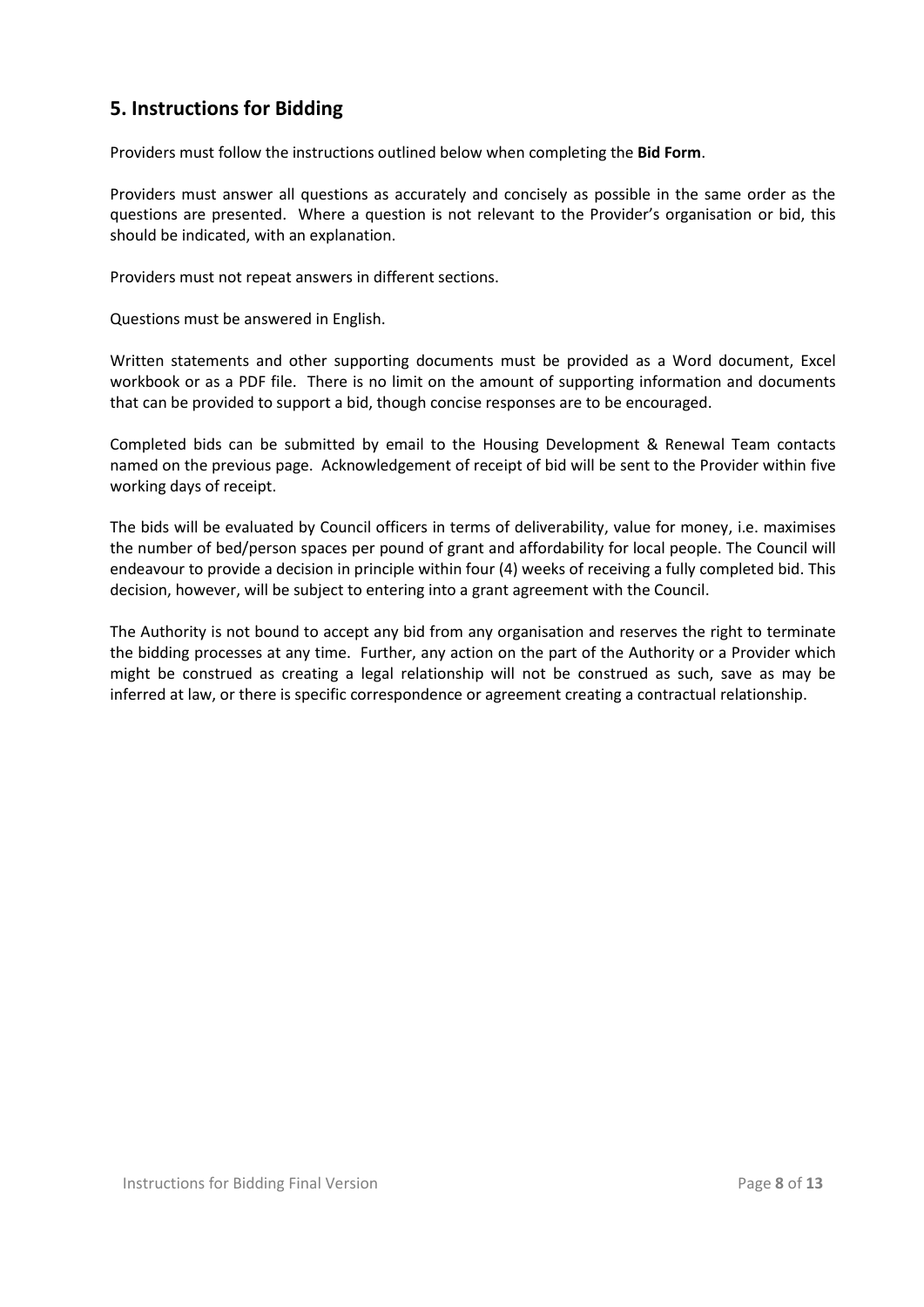## **6. Evaluating Bids**

All questions on the Bid Form must be answered. Where the question is not applicable to the Provider or the bid this should be indicated with an explanation. response must be N/A. Supporting documents can be attached as Word documents, Excel workbooks and .pdf files. There is no limit on supporting statements and supporting documents, but bidders are recommended to keep supporting statements to one side of A4 with font size no smaller than 11 point.

#### **Assessment Process**

An assessment will be made by the Authority on the basis of the quality of responses. The assessment will take into account the economic and financial standing and the technical or professional ability of the Provider, as well as the details provided on the Bid Form and in support of the bid.

Allocation of this Grant will also depend on certainty of delivery, particularly on how confident the Council is that the grant will be claimed by the dates set out on the bid form. This is because the Authority will have to return unspent retained Right to Buy receipts to central government with significant financial penalties, should the Authority not spend the minimum amounts by the end of the quarters as set out in Section 1 above.

#### **SECTION A – Organisation and Contact Details**

This is largely self-explanatory but please be sure to provide accurate contact details, an error in telephone number(s) or email address(es) could prevent the Authority making contact with the Provider.

Registration with the Homes and Communities Agency (HCA) as a Registered Provider of affordable housing and the Greater London Authority (GLA) as an Investment Partner is a pre requirement for this Grant Funding. It is important, however, for the Authority to be able to satisfy itself that the Provider has robust governance arrangements to protect any public sector investment, as well as appropriate arrangements to deliver high quality affordable housing. This can be provided in the Delivery Statement in Section D-3 of the bid form.

#### **SECTION B – Scheme Proposals (Dwelling numbers, sizes and proposed rent)**

This section is for details of the dwellings to be procured and/or constructed.

#### B-1: Site Name and Address

Full address and red lined site plan is required in case there is a need to establish ownership or there are competing bids for the same site. For Purchase & Repair scheme bids we will accept 'various existing street properties' if potential purchases have not been identified at the time of submitting the bid.

#### B-2: Scheme Type

This is largely self-explanatory, tenure conversion (for e.g. from temporary accommodation to permanent affordable rented) would be Other.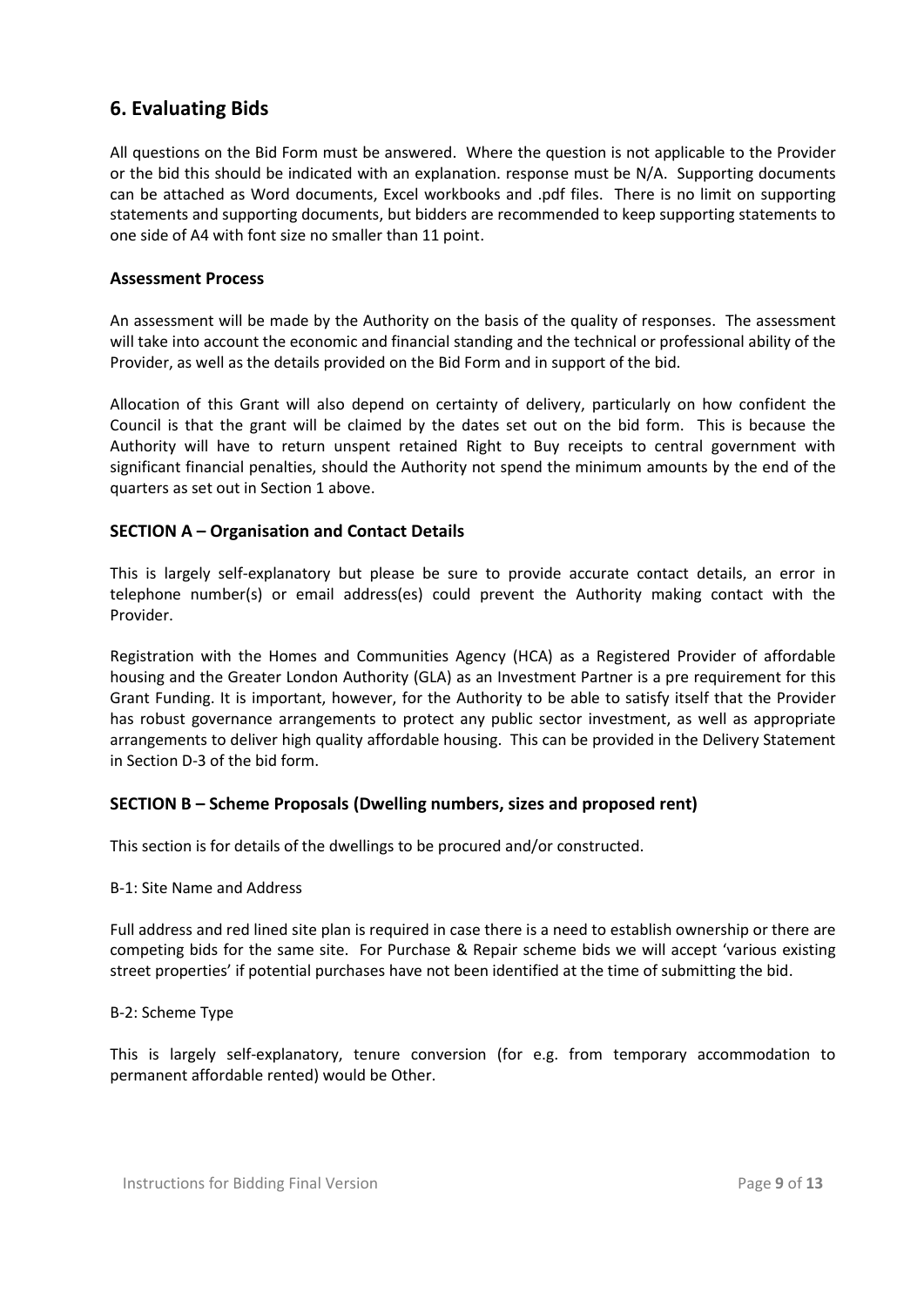#### B-3: Dwelling Details

It is important to provide as much information as possible and available on property sizes for all the affordable rented homes to be funded with Grant. On mixed tenure developments bidders must also provide some information on the number and size (number of bedrooms and person occupancy will suffice) of dwellings that will not be funded with Grant Funding (low cost home ownership and/or open market sale).

#### B-4: Proposed Rent Levels

This grant funding is only available to support the provision of Affordable Rent homes. The table below sets out the maximum rent as a proportion of open market rents that is set out in the Council's guidance as affordable. When assessing maximum weekly rent the Authority will include service charges. The total weekly rent and service charge must be below the Local Housing Allowance (LHA) for the size of dwelling.

|                  | 1 bed        | 2 bed        | 3 bed        | 4 bed             |
|------------------|--------------|--------------|--------------|-------------------|
| % of market rent | Up to $80\%$ | Up to $70\%$ | Up to $60\%$ | $\perp$ Up to 60% |

#### London Living Rent

Guidance from the GLA proposes a new intermediate rent product called the London Living Rent, (LLR). As details have yet to be provided we anticipate it will be capped at one third of local tenants' average income. The Median Household income in Enfield is £32,472 (estimated in 2015).

Using the above figure as a basis and subject to confirmation from the GLA we estimate the monthly rent for a two bed dwelling applying the LLR, would be £208 per week.

#### B-5: Tenancies and Nomination Rights

Tenancies should be offered for a 5-year term. The council will receive 100% nomination rights in perpetuity to grant funded dwellings.

#### B-6: Design Statement

The Authority is committed to providing high quality affordable homes and would expect information on how the bidder/Provider will deliver attractive homes that meet and exceed minimum local, regional and national standards on accessibility and sustainability.

#### **SECTION C - Funding**

The funding available is sourced from retained Right to Buy receipts and can only be used to fund Affordable Rent Homes. All bidders must provide cost and funding figures for the affordable rent scheme that will be the subject of the bid.

#### C-1: Financial Assumptions

The Department of Communities and Local Government rules regarding the use of Right to Buy receipts mean affordable rent dwellings funded with retained right to buy receipts (the source of this LA grant funding) cannot have any other public subsidy contributions (e.g. GLA grant, RCGF); the only exception of discounted or free public sector land. This Grant, however, can only be paid as a proportion of actual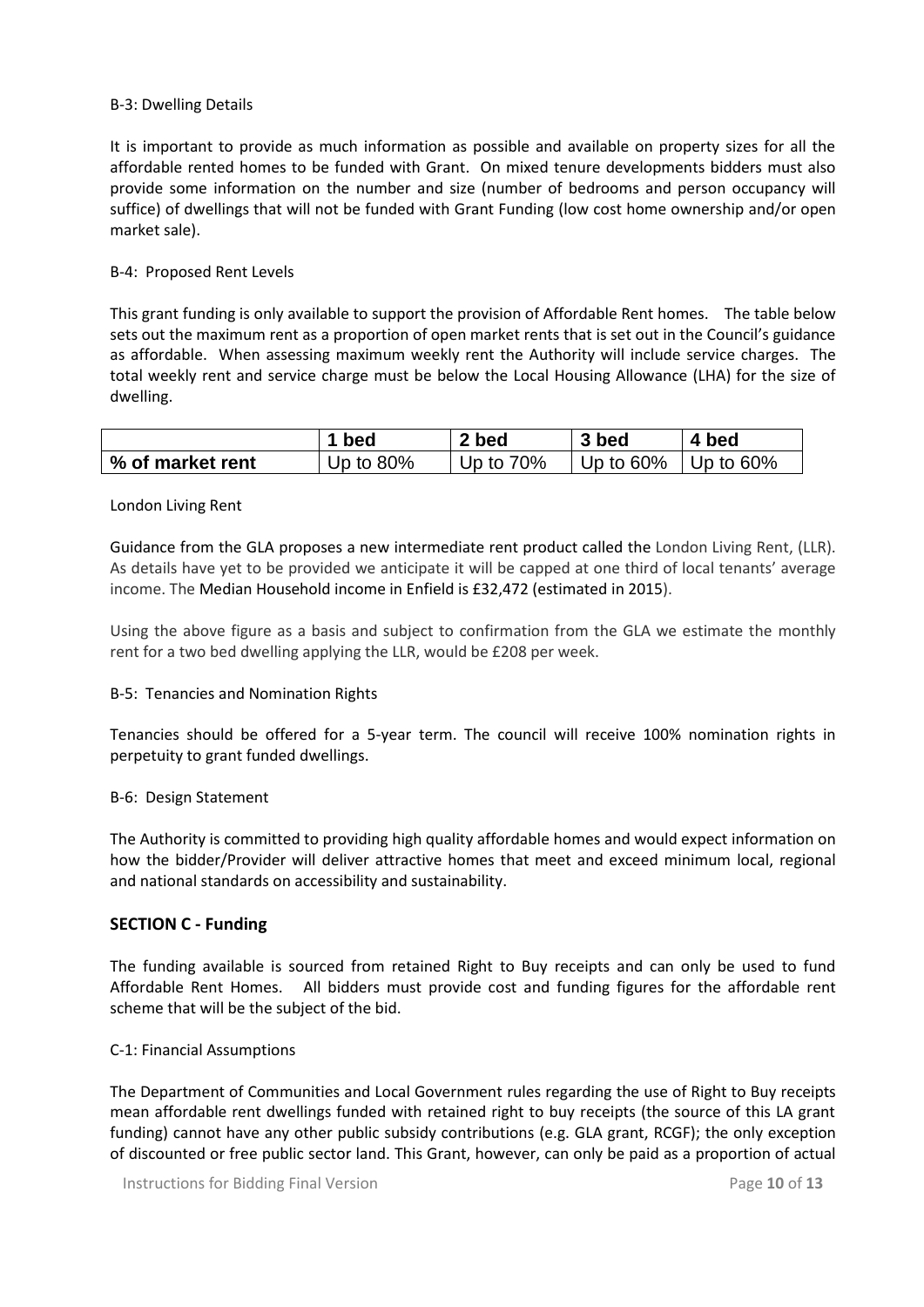expenditure, so actual price paid for land must be shown in the Affordable Rent Land Cost cell, rather than the current or expected final use valuation. Details of valuation of free or discounted land can be set out in the funding statement at C-3.

The Authority will request a purchase completion statement prior to paying any grant. Please also note, any requests for payment must be accompanied by, **"Certificate & Invoice for Payment",** which must be completed by both the grant recipient's Chief Finance Officer and Employer's Agent.

On larger schemes (more than 10 dwellings) the Council would usually be looking for a mix of tenures to include low cost home ownership and open market homes, but will not be able to provide funding for these. Details of how these other homes on mixed tenure developments will be funded must be provided as the Authority will have to assess whether the entire development is financially viable.

See also the notes on the form, key requirement is the affordable rent scheme cannot show an unfunded deficit (total funding must not be less than Total Scheme Cost).

#### C-2: Grant Claims Forecast

In relation to housing development schemes we propose to make payment in two tranches i.e. at, "start on site" and on, "practical completion". For Purchase and Renovation schemes payment will be at "exchange" and on "completion". Payment for each stage will be made on a 50 : 50 basis. We will, however, consider reviewing the timing of payments by the Council subject to further negotiation after acceptance of your bid.

Achieving grant claim dates will be critical to ensure the Authority achieves grant spend targets so the Authority will pay particular attention to grant claim forecasts when assessing bids. Using the, "London Borough of Enfield – Local Authority Affordable Housing Grant Funding 2016", Worked Example enclosed, please provide details of anticipated expenditure for each financial quarter.

It is recommended that bidders provide some assurance to the Authority that these dates are deliverable in the Delivery Statement at D-3.

#### **SECTION D - Deliverability**

#### D-1: Indicative Programme

The grant funding is time limited and the Authority has to spend specified amounts by the end of every quarter. The Authority, therefore, needs as much certainty over delivery as it is practically possible, and expects a realistic rather than optimistic project programme. For Purchase and Repair bids dates for Start on Site and Practical Completion can be provided.

#### D-2: Risk Log

Bidders are required to provide a high level risk log to support the indicative programme for the reasons set out above and in the previous commentary on Grant Claims Forecast.

#### D-3: Delivery Statement

Bidders will be expected to provide a concise narrative, not exceeding 300 words, on how the scheme will be delivered, with particular attention on achieving milestones for grant claim dates. Please see,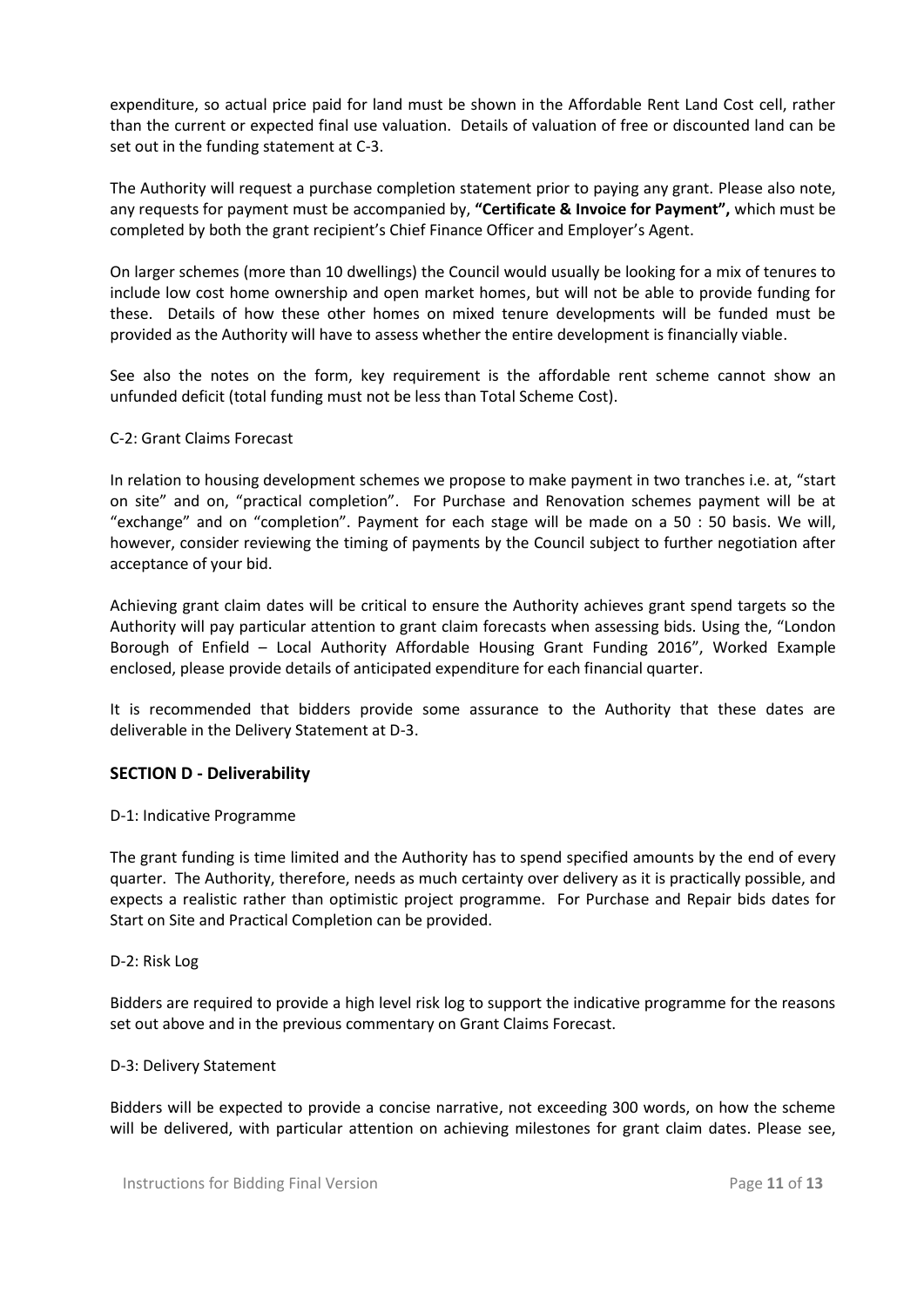"London Borough of Enfield – Local Authority Affordable Housing Grant Funding 2016", Worked Example.

#### **SECTION E - Declaration**

<span id="page-11-0"></span>All providers returning completed Bid Form are required to make declarations. Any Bid submission that does not have a signed declaration will not be considered.

## **7. Submission of Completed Bid Forms**

Completed bids can be submitted by email to the Housing Development & Renewal contacts named in section 3 (Additional Information). Emailed submissions are preferred as this will enable copies of the bids to be circulated to a number of council officers for assessment. Acknowledgement of receipt of bid submission will be sent to the Provider within one working day of receipt.

<span id="page-11-1"></span>Bid forms may be submitted at any time. Bidding will be open until all the available funding is allocated or the Authority decides to terminate the bidding process. Providers will be informed of any reasons for the Authority terminating the bidding process.

### **8. Queries about the Process**

The Authority reserves the right to enter into detailed discussion with any potential bidder should clarification be required prior to submitting bids.

Any clarifications will be confirmed in writing via email by the Authority to the bidder. This correspondence will not create a legal relationship and will not be construed as such, save as may be inferred at law, or there is specific express agreement creating a contractual relationship

If the Authority considers any question or request for clarification to be of material significance, both the question and the response will be communicated to all Providers who have expressed an interest, or who have submitted a bid. The Authority reserves the right to amend the bidding process in response to questions and requests for clarification.

All responses received and any communication from Registered Providers will be treated in confidence but will be subject to the Freedom of Information Act.

### <span id="page-11-2"></span>**9. Bid Assessment**

The Authority may seek independent financial and market advice to validate information provided or to assist in the evaluation. The Authority reserves the right to request references, conduct reference site visits, and ask for presentations as part of the bid assessment process and to satisfy itself that the Provider is a fit and proper organisation to award grant funding to.

The Provider will be allowed to revise their bid after submission.

The Authority will confirm the success (or otherwise) of a bid within 30 calendar days in writing to the provider.

The provider will be required to enter into a Grant agreement and a Nominations Agreement. The provider should satisfy itself that the form of agreements are acceptable to the Provider